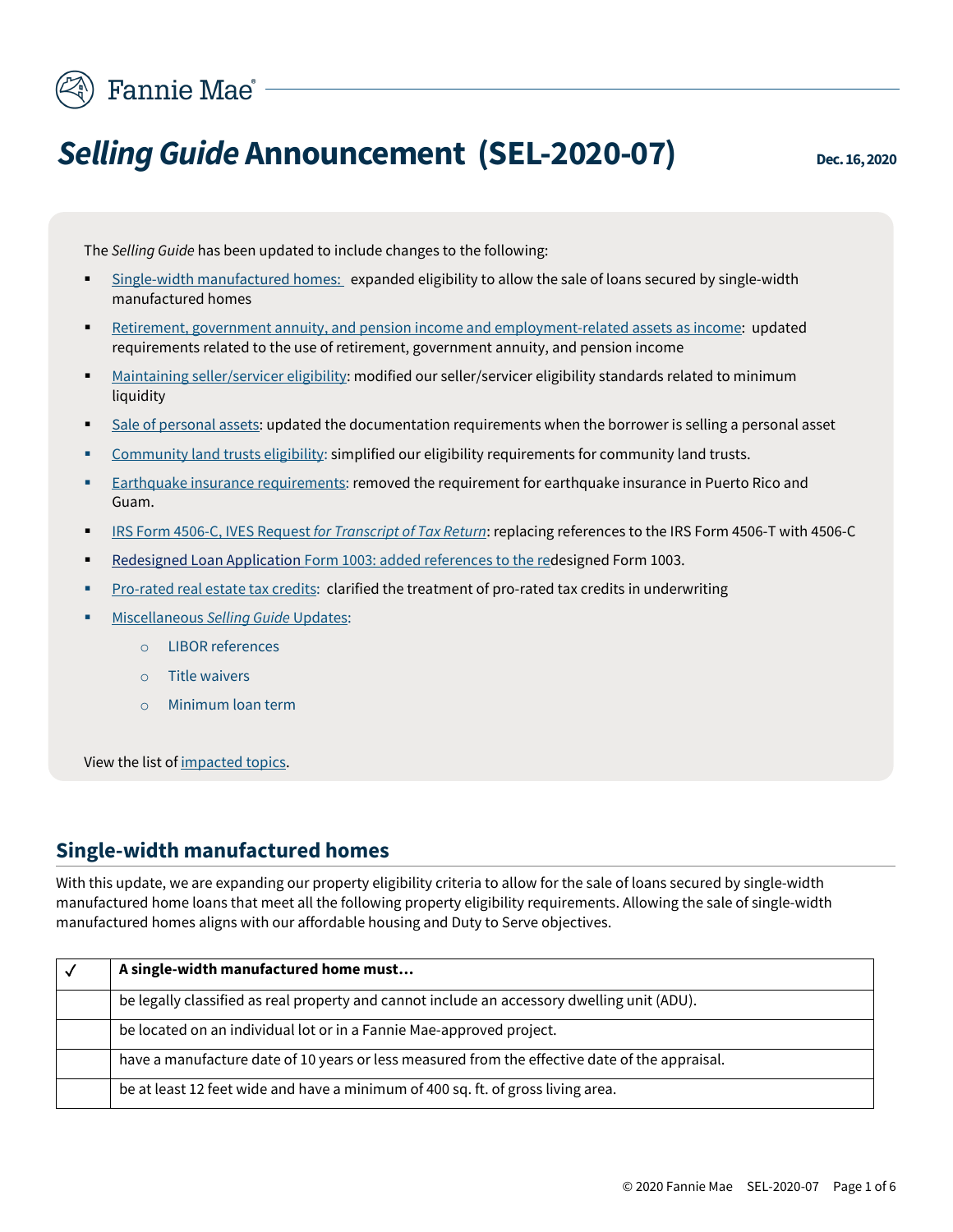

Single-width manufactured homes are eligible for principal residence purchase and limited cash-out refinance transactions but are not eligible for cash-out refinance transactions or as second homes (or investment properties). The *[Eligibility Matrix](https://singlefamily.fanniemae.com/media/document/pdf/eligibility-matrix-current)* has been updated to reflect this change.

Along with the above policies, we have updated the manufactured housing appraisal requirements and standards. The appraiser must always use a minimum of two comparable sales of similar manufactured homes, but we have specifically added a requirement that for a single-width manufactured home, one of the comparable properties must be a closed sale of another single-width manufactured home. If the appraiser is unable to find a comparable closed sale of another single-width property, an additional comparable "under contract" sale or active listing may be used. Second, in addition to providing the numbers from the HUD Data Plate and Certification Label(s) affixed to the manufactured home, the appraiser must also provide photos of this information.

Lenders should confirm with their preferred mortgage insurance provider(s) that coverage is available on loans secured by singlewidth manufactured homes.

#### **Delivery Requirements**

All loans secured by a single-width manufactured home must be delivered with Special Feature Codes (SFC) 235 and 791. The [Special Feature Codes](https://singlefamily.fanniemae.com/media/document/pdf/special-feature-codes) document has been updated to reflect these changes. The following data elements must also be included in Loan Delivery:

ConstructionMethodType (Sort ID 51): Manufactured

ManufacturedHomeWidthType (Sort ID 33): SingleWide

**Effective:** Loans secured by single-width manufactured homes can be delivered to us beginning February 1, 2021. Note that DU is not able to identify this property type so lenders must apply these requirements manually. (DU will issue a message referencing this requirement when the property type is a manufactured home.)

## <span id="page-1-0"></span>**Retirement, government annuity, and pension income and employment-related assets as income**

We updated our requirements related to the use of retirement, government annuity, and pension income. Specifically, we

- added financial and bank account statements to the list of eligible documents to show current receipt of income;
- clarified the requirements for documenting income from a pension or annuity account when the income will begin on or before the first payment date of the new loan;
- clarified that a three-year continuance of income is only required for retirement income paid in the form of a distribution from a 401(k), IRA, or Keogh retirement account;
- are allowing eligible retirement account balances to be combined for the purpose of determining the continuance; and
- removed the requirement to reduce the value of retirement assets consisting of stocks, bonds, and mutual funds by 30% when measuring the three-year continuance for retirement income, and for calculating net documented assets when employment-related assets are used as income.

**Effective:** Lenders may take advantage of these policy changes immediately but must apply the changes to loans with application dates received on or after February 15, 2021. The retirement income message in DU will be updated in a future release to reflect these changes.

#### **Maintaining seller/servicer eligibility**

<span id="page-1-1"></span>At the direction of the Federal Housing Finance Agency and in collaboration with Freddie Mac, we are modifying our seller/servicer eligibility standards related to minimum liquidity. The unused, undesignated, and available portions of credit lines, including those for, or partially for, servicing advances, will no longer count as eligible liquidity toward meeting minimum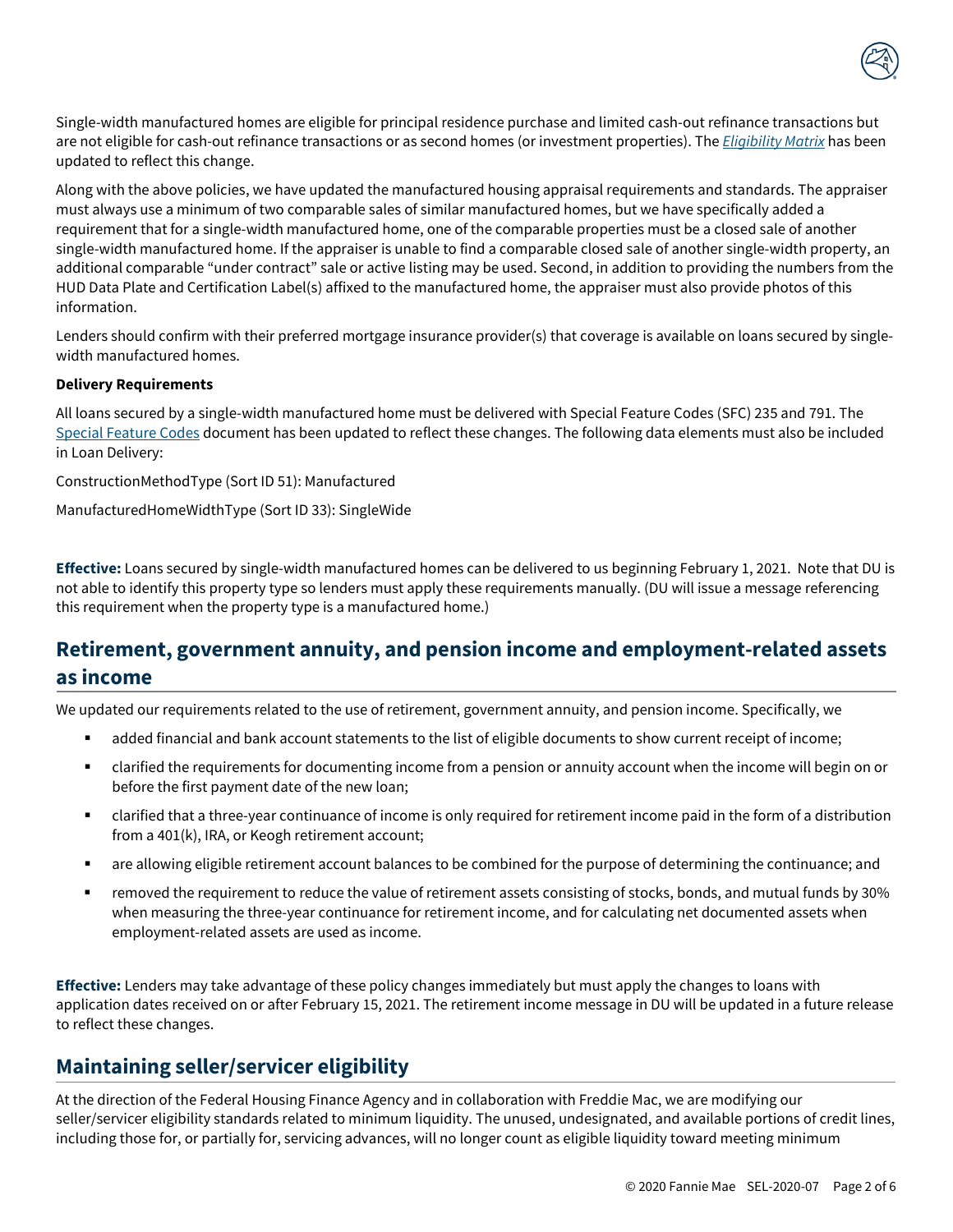

eligibility requirements for non-depository seller/servicers. The *Selling Guide* A4-1-01, Maintaining Seller/Servicer Eligibility, has been updated to reflect this change.

**Effective:** Non-depository seller/servicers must be compliant with the updated requirements based on financials reported as of March 31, 2021.

## **Sale of personal assets**

<span id="page-2-0"></span>As part of our efforts to improve certainty for lenders, we have updated our documentation requirements for the sale of personal assets to reflect the following:

- limiting the requirement to provide proof of the borrower's ownership of the asset to only those assets that have a title, for example an automobile title; and
- limiting the requirement to obtain an independent valuation of the asset to only those cases where the proceeds from the sale exceed 50% of the total monthly income used in qualifying. With this update that provides clearly defined guidelines, we are removing the prior policy that allowed for alternative documentation if the proceeds from the sale represented a minor percentage of the borrower's overall financial contribution.

As a reminder, proceeds from the sale of personal assets are an acceptable source of funds for the down payment, closing costs, and reserves provided the individual purchasing the asset(s) is not a party to the mortgage transaction.

**Effective:** Lenders may take advantage of these policy changes immediately.

## **Community land trusts eligibility**

<span id="page-2-1"></span>To further support our commitment to affordable housing, we have simplified our policy for community land trust eligibility with regard to the community land trust's experience, staff, and annual reports.

In addition, we have added an example to illustrate the calculation of the LTV ratio for a community land trust purchase transaction.

**Effective:** Lenders may take advantage of the more flexible requirements immediately.

#### <span id="page-2-2"></span>**Earthquake insurance requirements**

In accordance with *Servicing Guide* Announcement SVC-2020-07, we have updated the *Selling Guide* to remove the requirement for earthquake insurance for loans secured by properties in Puerto Rico and Guam. The requirement for typhoon insurance for Guam properties will remain and is now noted in *Selling Guide* B7-3-02, General Property Insurance Coverage.

Refer to the Servicing Announcement for additional information.

**Effective:** Lenders may take advantage of these policy changes immediately.

#### <span id="page-2-3"></span>**IRS Form 4506-C,** *IVES Request for Transcript of Tax Return*

Based on information we have seen from the IRS Income Verification Express Service (IVES) program, IRS Forms 4506-T and 4506T-EZ are being phased out for use by third parties in early 2021. (Taxpayers may continue to use these forms to obtain transcripts.) IRS Form 4506-C has been created for authorized IVES participants to order tax transcripts with the consent of the taxpayer. As a result of these changes, we have replaced all references to IRS Form 4506-T with IRS Form 4506-C.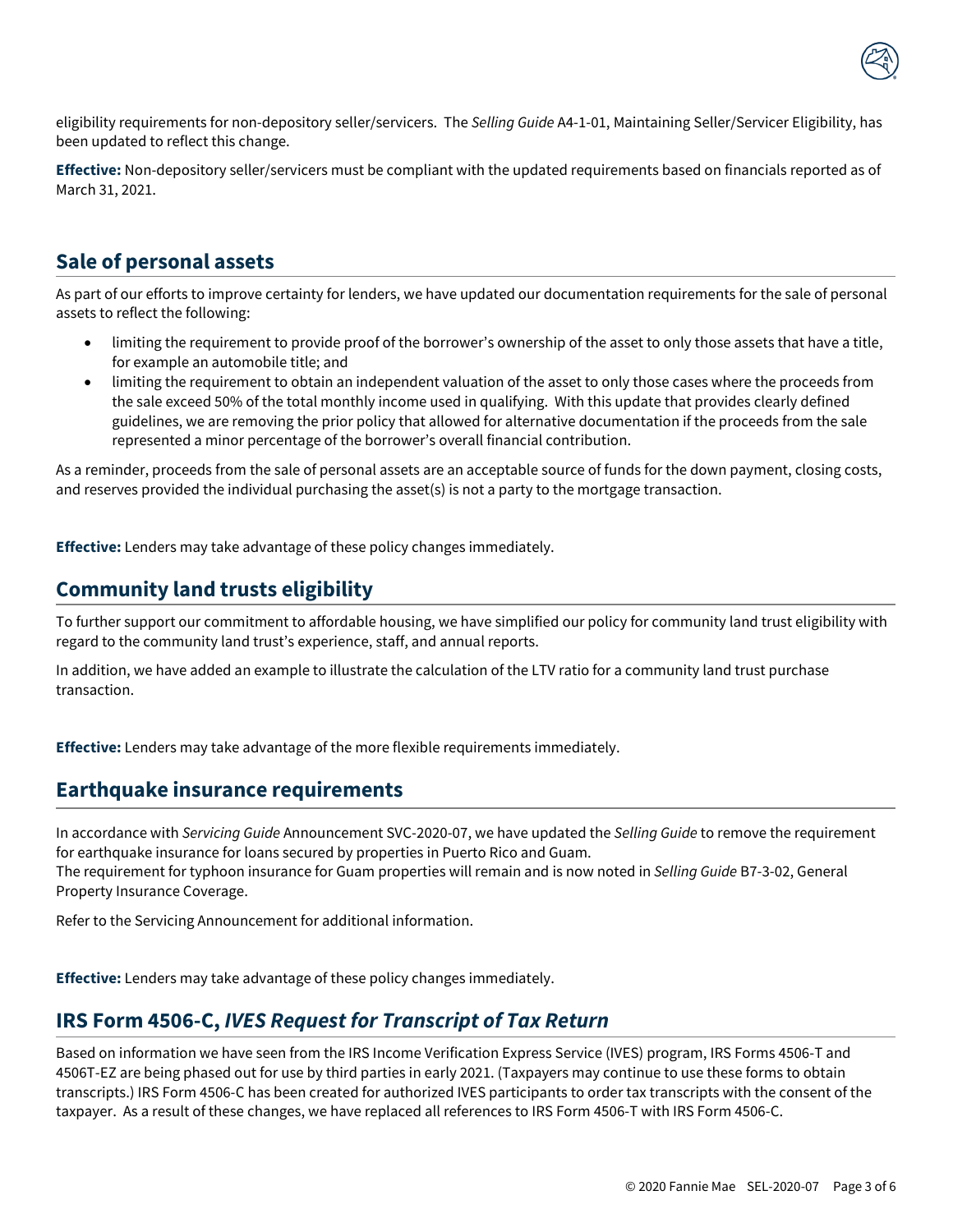

### <span id="page-3-0"></span>**Redesigned Loan Application Form 1003**

We have been working with Freddie Mac for many years to update and implement the redesigned *Uniform Residential Loan Application* Form 1003 and are very close to the start of widespread usage. On January 1, 2021, the Open Production Period will begin, and all lenders may start using the redesigned Form 1003 (and the updated data specification for DU submissions). A new DU user interface will also be available on fanniemae.com.

We have updated the *Selling Guide* to reflect changes that are necessary as a result of the redesigned Form. However, we have taken into account that the current Form 1003 (and related DU loan casefiles) will continue to be used for many months. In some topics, there are references to both the current and redesigned Forms. The updates to the Guide are extensive, impacting many topics, and are summarized below.

- The terms "loan application" and "Form 1003" generally mean the same thing. The term "online loan application" refers to the DU user interface (or the lender's loan origination system) where data is collected that is not on the Form 1003.
- To account for changes in the location of data between the current and redesigned forms, where possible, we have removed references to specific Form 1003 section numbers and field names.
- Where necessary for clarity, we have added specific references to fields in Form 1003 (7/05 rev.6/09) and Form 1003 (1/2021). (These are the dates in the footer of each form.)
- We have added some new fields that are on the redesigned Form 1003 that have related policies. For example, separate maintenance income has been added to alimony and child support income policy. Grants are considered donations from others and no longer referred to as gifts.
- We have retained some information that is on the current Form 1003 but no longer in the redesigned Form 1003.
- The date of the topic has been updated where substantial text updates have been made. However, for topics with minor updates, the topic dates remain unchanged.

Later in 2021 or early 2022, we will update the Guide again to remove all references to the current Form 1003 and data that no applies.

**NOTE:** *As a reminder, on March 1, 2021, all lenders are required to use the redesigned Form 1003 (and the MISMO v3.4 format for DU loan casefiles) for new loan applications.*

#### <span id="page-3-1"></span>**Pro-rated real estate tax credits**

We have clarified that pro-rated real estate tax credits provided by the seller at closing in places where real estate taxes are paid in arrears cannot be considered when determining if the borrower has enough funds for the transaction. The lender must continue to verify that the borrower has sufficient assets from the list of eligible sources contained in our Guide. In addition, we clarified that a pro-rated tax credit is not an interested party contribution.

#### <span id="page-3-2"></span>**Miscellaneous Selling Guide Updates**

**LIBOR references:** In February of this year we announced the retirement of LIBOR ARMs with the release o[f LL-2020-01.](https://singlefamily.fanniemae.com/media/document/pdf/lender-letter-ll-2020-01-important-updates-adjustable-rate-mortgage-arm-products) We communicated then that all LIBOR ARMs must be purchased as whole loans on or before December 31, or included in MBS pools with issue dates on or before December 1, 2020. As a result of this deadline, we have removed all references to LIBOR and the LIBOR ARM plan numbers from the *Selling Guide* and the *[Standard ARM Plan Matrix](https://singlefamily.fanniemae.com/media/document/pdf/standard-arm-plan-matrix)*.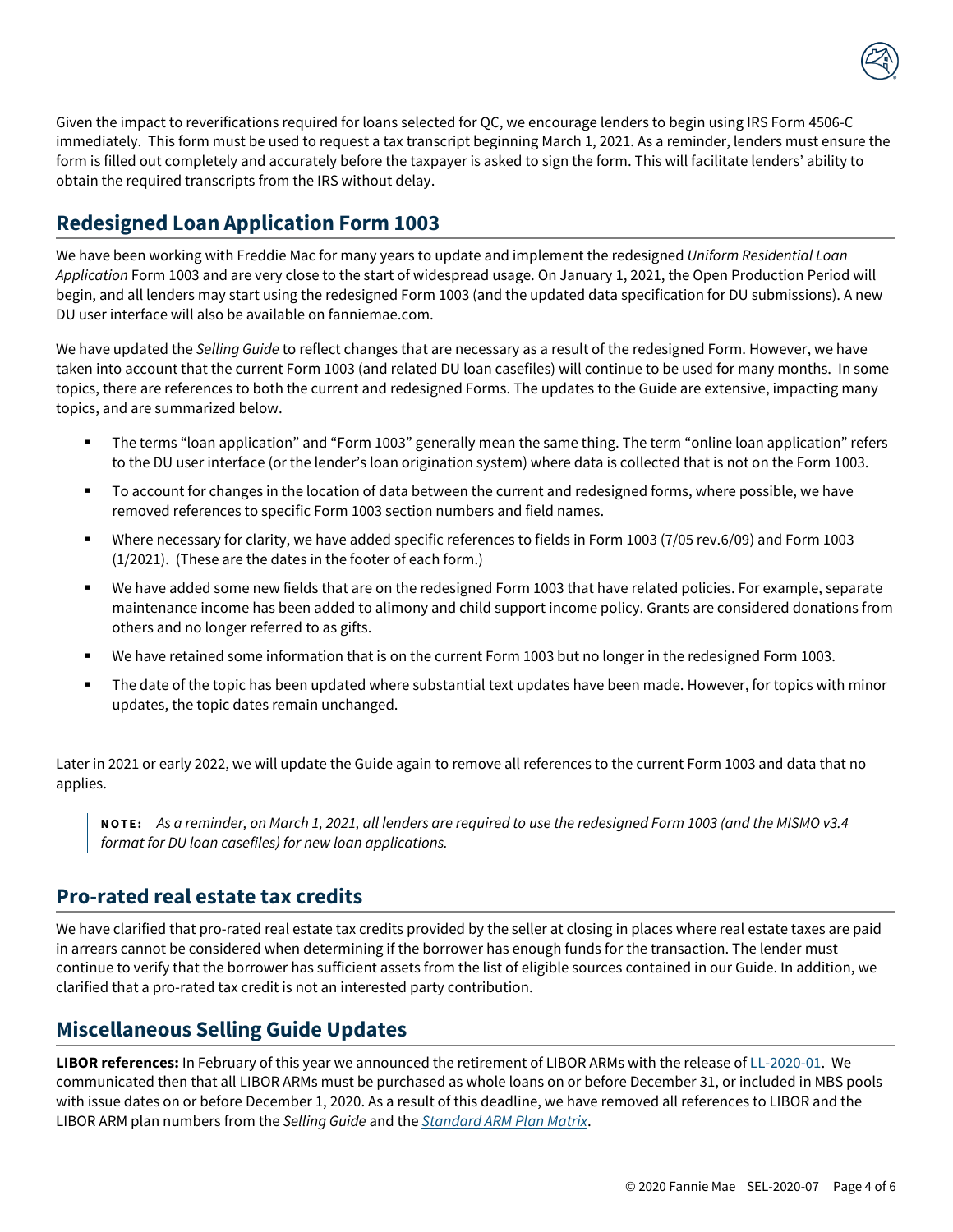

**Title waivers:** [B7-2-05, Title Exceptions and Impediments](https://singlefamily.fanniemae.com/media/document/pdf/selling-guide-december-16-2020#page=874) – removed reference that states that requests for waivers of exceptions to title should be submitted to us in writing. Due to the nature of title exceptions, we typically cannot grant them because they are requested prior to closing. Since we are unable to approve any waivers pre-closing, we are removing this reference.

**Minimum loan term:** [B2-1.5-02, Loan Eligibility](https://singlefamily.fanniemae.com/media/document/pdf/selling-guide-december-16-2020#page=240) – added a minimum loan term of 85 months to align with whole loan committing and MBS policies.

Lenders may also contact their Fannie Mae Account Team if they have questions about this Announcement. Have guide questions? Get answers to all your policy questions, straight from the source[. Ask Poli.](https://askpoli.fanniemae.com/?guideType=Seller&_ga=2.213443604.1603156932.1588165002-936014707.1588165002)

## <span id="page-4-0"></span>**Impacted Topics**

| <b>Section of the Announcement</b>                                                                  | Updated Selling Guide Topics (Dated Dec. 16, 2020)                                                                                                                        |
|-----------------------------------------------------------------------------------------------------|---------------------------------------------------------------------------------------------------------------------------------------------------------------------------|
| Single-width manufactured homes                                                                     | B2-3-02, Special Property Eligibility and Underwriting Considerations: Factory-<br>٠<br><b>Built Housing</b><br>B2-3-04, Special Property Eligibility Considerations<br>٠ |
|                                                                                                     | B4-1.4-01, Factory-Built Housing: Manufactured Housing<br>٠                                                                                                               |
|                                                                                                     | B4-2.1-01, General Information on Project Standards<br>٠                                                                                                                  |
|                                                                                                     | B5-2-01, Manufactured Housing<br>$\blacksquare$                                                                                                                           |
|                                                                                                     | B5-2-02, Manufactured Housing Loan Eligibility<br>٠                                                                                                                       |
|                                                                                                     | B5-2-03, Manufactured Housing Underwriting Requirements<br>$\blacksquare$                                                                                                 |
|                                                                                                     | B5-2-04, Manufactured Housing Pricing, Mortgage Insurance, and Loan Delivery<br>٠                                                                                         |
|                                                                                                     | Requirements                                                                                                                                                              |
|                                                                                                     | E-3-06, Glossary of Fannie Mae Terms: F<br>٠                                                                                                                              |
|                                                                                                     | E-3-13, Glossary of Fannie Mae Terms: M<br>٠                                                                                                                              |
|                                                                                                     | E-3-19, Glossary of Fannie Mae Terms: S<br>٠                                                                                                                              |
| Retirement, government annuity,<br>and pension income and<br>employment-related assets as<br>income | B3-3.1-09, Other Sources of Income<br>٠                                                                                                                                   |
| <b>Maintaining Seller/Servicer</b><br>eligibility                                                   | A4-1-01, Maintaining Seller/Servicer Eligibility<br>٠                                                                                                                     |
| Sale of personal assets                                                                             | B3-4.3-18, Sale of Personal Asset<br>٠                                                                                                                                    |
| <b>Community land trusts eligibility</b>                                                            | B5-5.1-04, Community Land Trusts<br>٠                                                                                                                                     |
| <b>Earthquake insurance</b>                                                                         | B7-3-02, General Property Insurance<br>٠                                                                                                                                  |
| requirements                                                                                        | B7-3-05, Additional Insurance Coverage<br>$\blacksquare$                                                                                                                  |
| IRS Form 4506-C, IVES Request for<br><b>Transcript of Tax Return</b>                                | B1-1-03, Allowable Age of Credit Documents and Federal Income Tax Returns<br>$\blacksquare$                                                                               |
| <b>Redesigned Loan Application Form</b><br>1003                                                     | Numerous topics were updated, many with a change to the topic date but many others<br>were left unchanged. A few noteworthy topics are listed below.                      |
|                                                                                                     | B1-1-01, Contents of the Application Package<br>$\blacksquare$                                                                                                            |
|                                                                                                     | B3-3.1-09, Other Sources of Income<br>٠                                                                                                                                   |